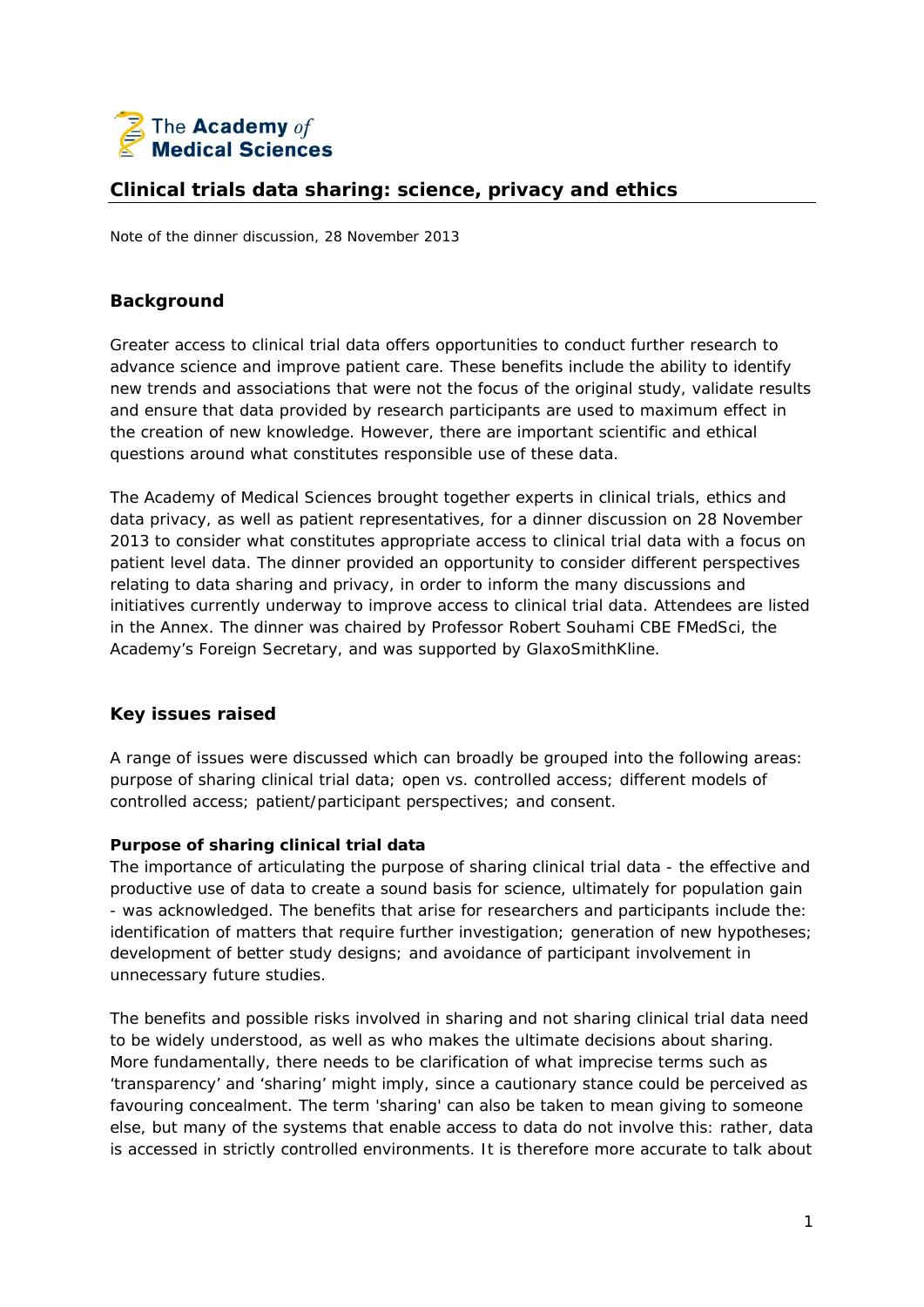access and usage of data rather than sharing, which implies the person who gets the data receives it with the same freedom as the sharer.

Given the large number of stakeholders involved a consensus concerning the principles and processes for accessing clinical trial data needs to be developed, preferably with international agreement, to reflect the global nature of conducting trials and to ensure that moves to open up access do not exclude trials in low and middle income countries. Such principles may sometimes apply to the secondary uses of patient and population data more widely, for example from population cohorts, case-control studies and other epidemiological investigations.

## **Open vs. controlled access to data**

There was agreement that a model of open access to individual level clinical trial data raises concerns about privacy risks and the quality and appropriateness of secondary analyses conducted with the data, either by researchers or citizen scientists. Reputational risk to the data holder was another issue that was highlighted, including potentially adverse public responses to industry having access to data generated through government and charitable funding. Several participants favoured the development of a system governed by an independent third party. A number of companies have come together to adopt a model where an independent panel currently reviews requests for access to anonymised patient level trial data, with a vision to ultimately transition to a fully independent system with data from multiple companies and non-industry organisations over time<sup>1</sup>.

Several issues were identified in discussion:

- There are resource implications with controlled access models (e.g. review and monitoring of requests, provision of statistical support, maintenance). For both open and controlled access models there are also resource implications of data preparation. However, there may be benefits for organisations wanting to provide access to data by joining up with existing systems and established environments to provide secure access to data.
- Good data management practices and standardisation are vital for both open and controlled access models - again with resource implications - so that data can be analysed. In particular, data fields and attributes need to be subject to standardisation for meaningful data sharing to occur. There are frequently difficulties around retrospective comparison of data, due to different standards having been employed in collecting them.
- Technological developments are increasingly facilitating universal access to a variety of data and this trend will continue. Splunk, for instance, enables access to machine data generated by websites, applications, servers, networks and mobile devices. As noted already, however, without appropriate management and standardisation there is likely to be difficulty concerning the utility of these data and the validity of secondary analysis.

## **Different models of data access**

The importance of having a broadly common approach to data access was emphasised as otherwise there will potentially be different standards for accessing the same set of trial data held in different systems. Lack of a uniform approach may also lead to

1

<sup>&</sup>lt;sup>1</sup> https://clinicalstudydatarequest.com/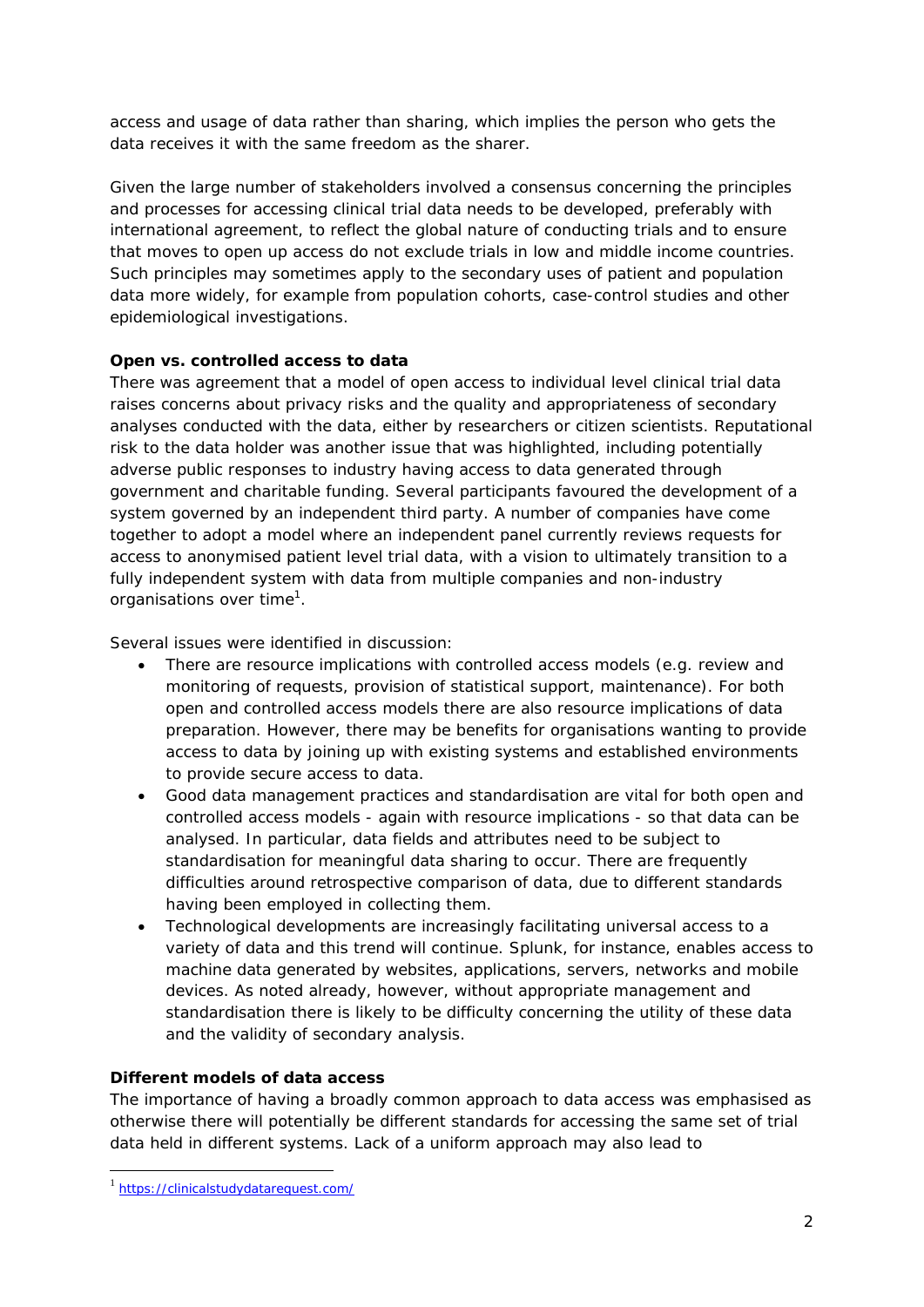fragmentation and reduction in the data utility, with researchers having to go to different places to access, and possibly not being able to combine, different data sets. Operational aspects of a number of existing and proposed systems were discussed.

#### *Review mechanisms*

Under the system established by a number of pharmaceutical companies noted above, an independent panel reviews the protocol and details of the data requester. The model proposed under the European Medicine Agency's draft policy on publication and access to clinical trial data<sup>2</sup>, on the other hand, would enable access to 'raw clinical trial data' without any independent review. The Scottish Health Informatics Programme (SHIP) $3$  has developed a template to facilitate the concept of 'safe people, safe data and safe environment': if the data requester can demonstrate all three components, the proposals can be triaged for faster access. It was acknowledged that there is a range of motivation for data access - including replication or verification of findings, seeking opportunities for collaboration, and new hypothesis generation – and further discussions and broad agreement are required on what are considered as acceptable reasons.

#### *Post analysis-sharing*

Participants considered that, if new findings are made through secondary analysis, there should be a commitment by the data requester to publish the results and share the new data generated. There is also the aspect of new intellectual property derived from secondary research. For example, where access is granted to GSK trials, the external researcher will have the rights to any new intellectual property derived from their research, but the company is allowed non-exclusive rights to use any such IP that would impact on their ability to continue to provide access to, and commercialise, the original medicine and other GSK products.

Feeding back the findings from secondary analysis to trial participants, where this is feasible, was considered to be good practice. A note of caution was raised, however, that not all participants wish to receive such information. Use of platforms such as the EU register for clinical trials to display information such as who accessed the data for what purpose, and the results and any publications, was also raised as an alternative to providing individual feedback.

## *Data security*

For highly aggregated data, the risk of identification is very low. Data security issues are therefore focused more around privacy protection of individual level data. Anonymisation is frequently used as a means of privacy protection although this in itself is not a fully secure mechanism in all situations. It was noted that inferential disclosure has always gone on and advances in technology – such as genomics and stratified medicine – coupled with a wider range of open access data sources mean that it will not be possible to guarantee absolute anonymisation in all situations. Some participants considered that the more stringent the anonymisation the greater the loss of useful data for secondary analyses.

The solution to ensuring privacy protection may therefore be through controlled access to data in safe havens employing both technical and contractual safeguards. Further

<sup>1</sup> 2 http://www.ema.europa.eu/docs/en\_GB/document\_library/Other/2013/06/WC500144730.pdf

<sup>3</sup> http://www.scot-ship.ac.uk/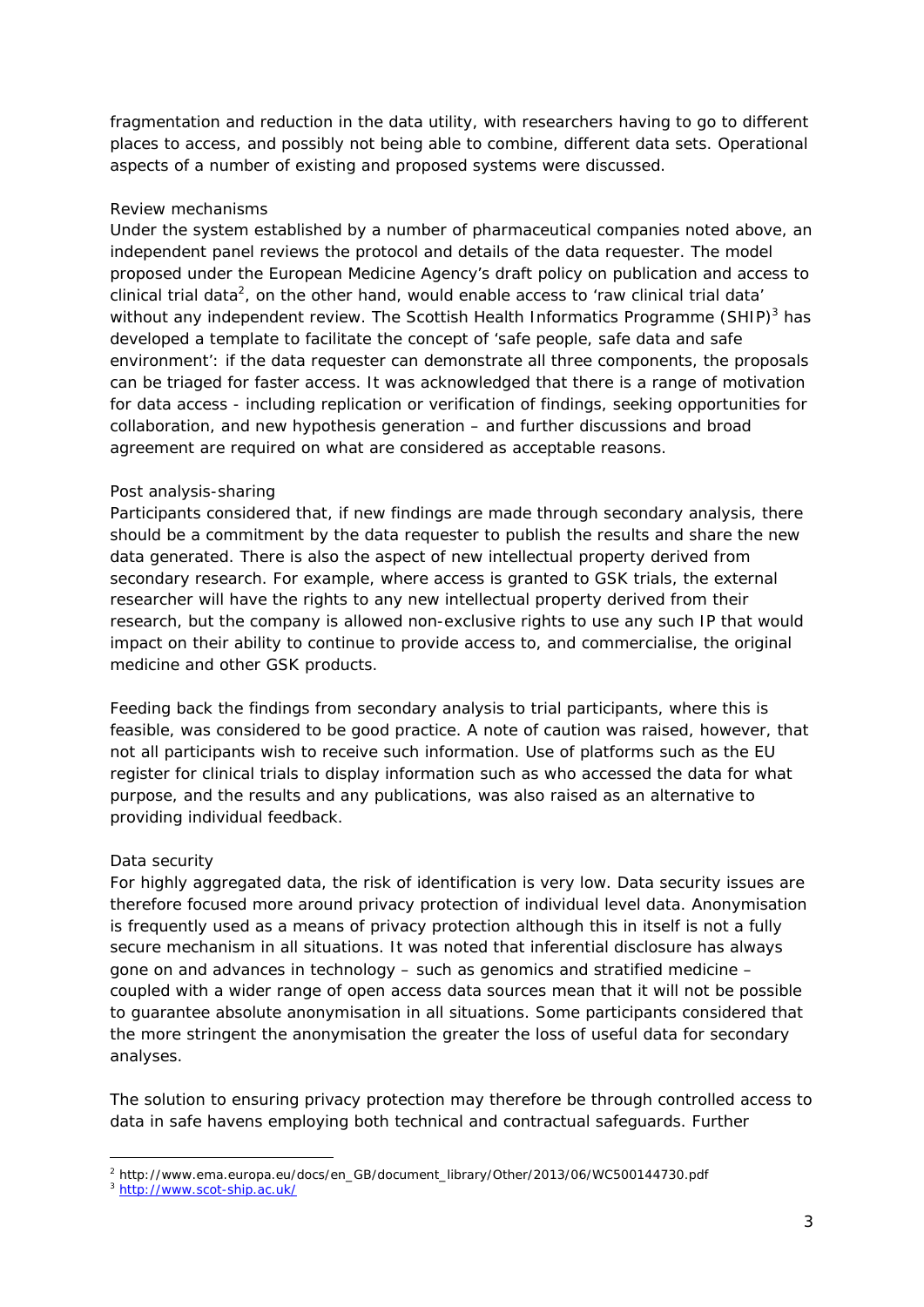security could also be provided through a layered approach to data provision: different types of access for different types of data. The Department of Health in England is currently considering the technical standards that should be applied for data safe havens, in response to the Information Governance Review led by Dame Fiona Caldicott<sup>4</sup>. There was agreement that clarity is needed on what different organisations mean by data safe havens.

#### **Patient/participant perspective**

It was noted that discussions on clinical trial data sharing often do not take account of the interests or wishes of participants. There have to be more discussions with patients, patient organisations and the general public to find out what is acceptable, in addition to providing accurate information about how data is being accessed and the benefits and possible risks of secondary analysis. In rare diseases there are already good links between research, clinical practice and patient support. In this setting, concern about privacy risk, which may be greater due to the smaller size of the cohort, is often not considered by patient groups to be as important as the need for progress in understanding and management. Some thought that in many countries, there has been general acceptance of researchers accessing data on patients with rare diseases. It was also thought that, in general, patients wish their personal data to be used for reliable research. This raises the question of the competence of those accessing and analysing participant level trial data.

#### **Consent**

Participants acknowledged that there is a spectrum of opinion on what 'consent' means in the context of secondary analyses. The common conception is that re-use of personal data should be aligned with the terms of the original consent. One alternative that may facilitate data sharing from future and historical studies is to anonymise data so they can be used without needing to retrieve and compare historical consent forms. As noted before, however, absolute anonymisation is difficult to achieve.

Some argued that the Regulation which is currently being considered by the EU to replace the Data Protection Directive may require more explicit and specific consent for any reuse of lawfully held personal data.

There are evident limits to what is meant by informed consent when research participants are asked for consent for reuse of their data in various, still-to-be defined future studies. In these circumstances informed and specific consent cannot be said to have been obtained. A return to research participants for specific re-consent for a proposed future study may not be practical or possible, and repeated requests may not be welcomed by participants.

A more exacting standard of consent, therefore, should not be considered as a more ethically sound mechanism or means to strengthen data protection. Instead, greater consideration should be placed on controlled access to data in safe havens with good governance and data security measures, and appropriate sanctions in cases of data breach.

<sup>1</sup> <sup>4</sup> https://www.gov.uk/government/publications/caldicott-information-governance-review-department-of-healthresponse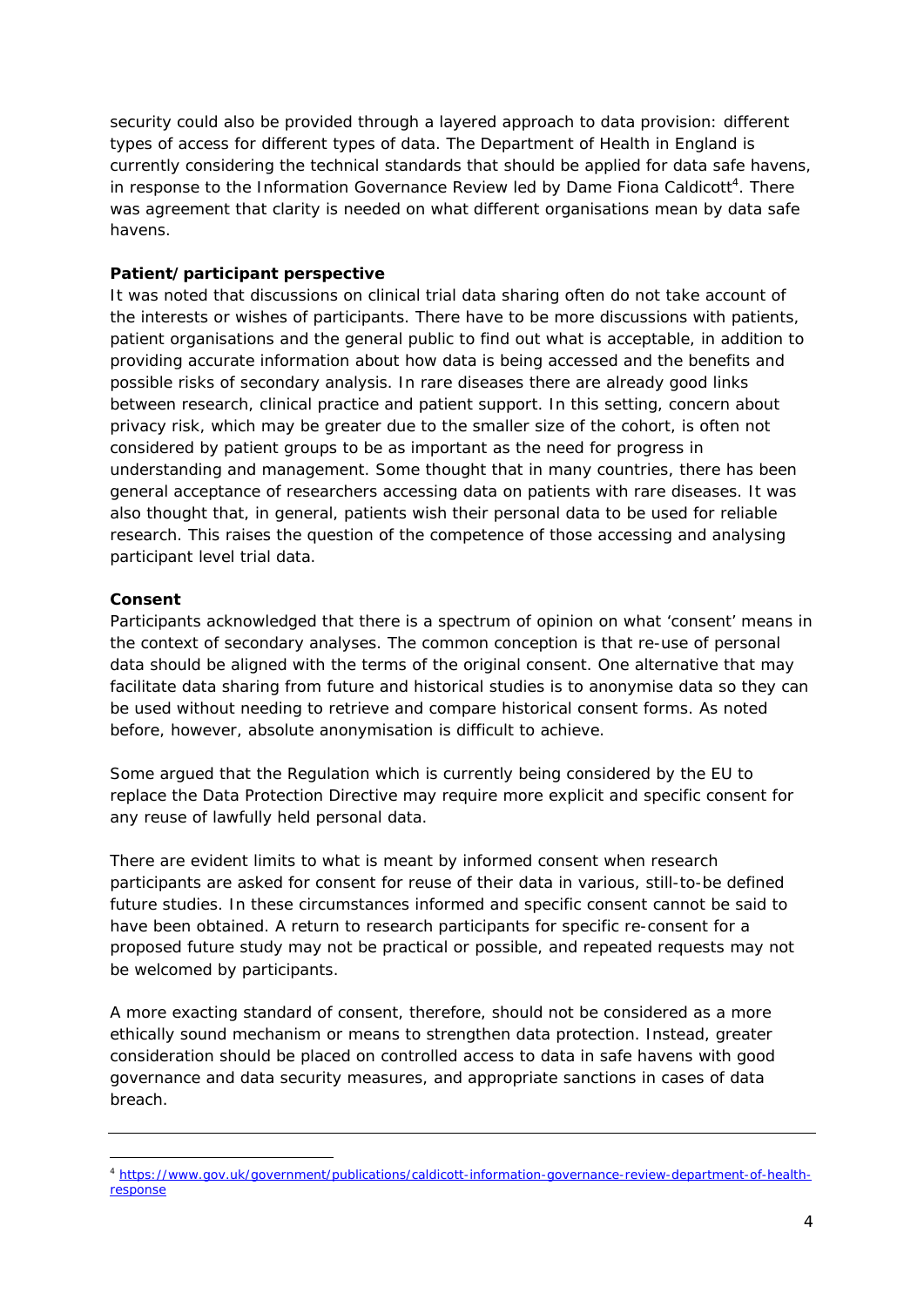This document reflects the views of the attendees expressed at the dinner and does not necessarily represent the views of all participants, their organisations, the Academy of Medical Sciences or GlaxoSmithKline who supported the dinner. For further information, please contact Dr Naho Yamazaki, Head of Policy (naho.yamazaki@acmedsci.ac.uk, (0)20 3176 2168)

#### **Academy of Medical Sciences**

41 Portland Place London, W1B 1QH +44(0)20 3176 2150 info@acmedsci.ac.uk www.acmedsci.ac.uk Registered Charity No. 1070618 Registered Company No. 35202